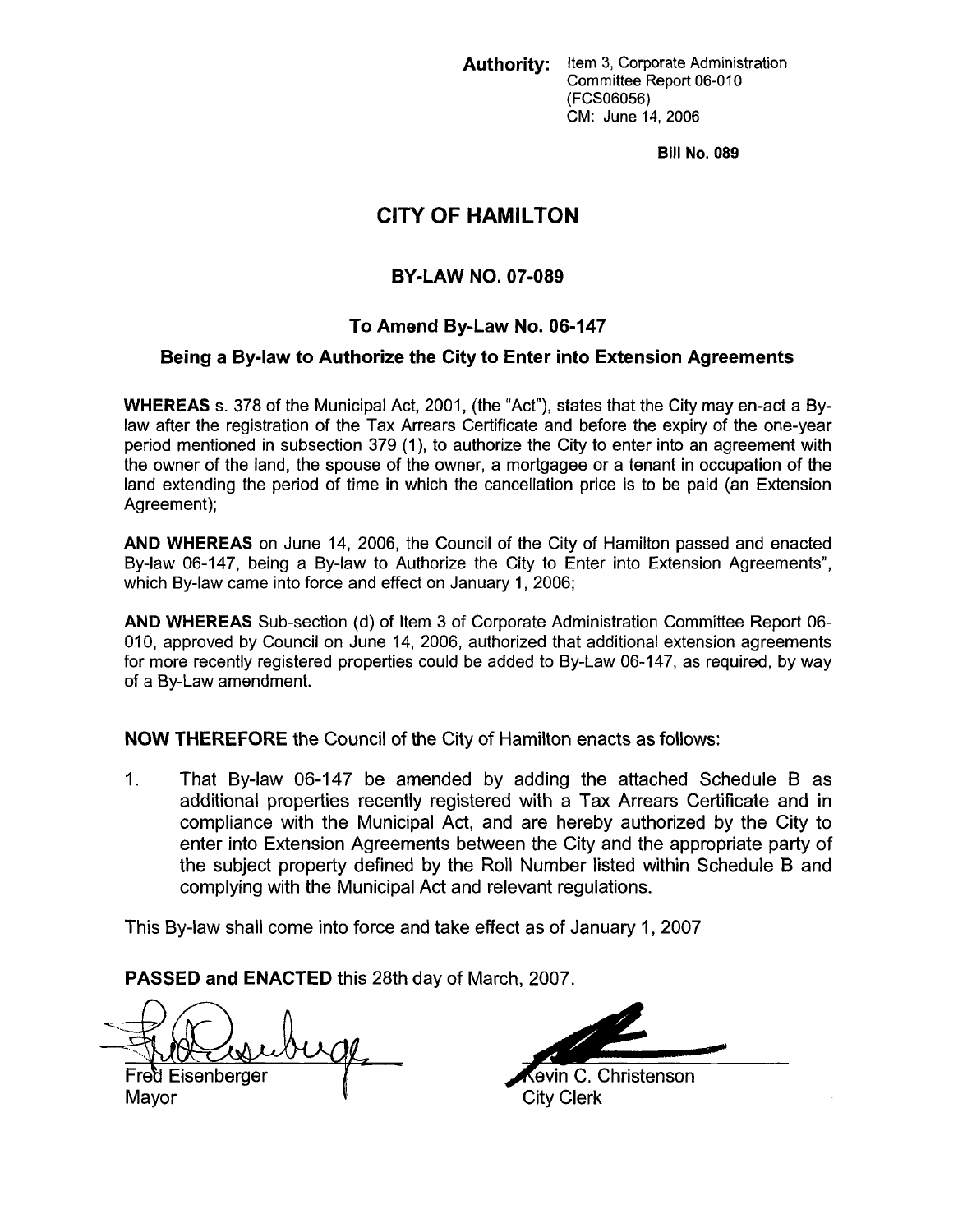### SCHEDULE "B" TO BY-LAW NO. 06-147

|                    | PAGE 1                 |                                          |                                  |  |
|--------------------|------------------------|------------------------------------------|----------------------------------|--|
| <b>ROLL NUMBER</b> | <b>ASSESSMENT TYPE</b> | <b>DATE CERTIFICATE</b><br><b>ISSUED</b> | <b>REDEMPTION</b><br><b>DATE</b> |  |
|                    |                        |                                          |                                  |  |
| 020122501300000    | <b>MIXED</b>           | 11/17/2006                               | 11/17/2007                       |  |
| 302150444000000    | <b>RESIDENTIAL</b>     | 11/17/2006                               | 11/17/2007                       |  |
| 060711008180000    | <b>RESIDENTIAL</b>     | 11/17/2006                               | 11/17/2007                       |  |
| 003220226150000    | <b>RESIDENTIAL</b>     | 11/17/2006                               | 11/17/2007                       |  |
| 040342002800000    | <b>RESIDENTIAL</b>     | 11/17/2006                               | 11/17/2007                       |  |
| 040313068900000    | <b>RESIDENTIAL</b>     | 11/17/2006                               | 11/17/2007                       |  |
| 030217061500000    | <b>RESIDENTIAL</b>     | 11/17/2006                               | 11/17/2007                       |  |
| 030213581700000    | <b>RESIDENTIAL</b>     | 11/14/2006                               | 11/14/2007                       |  |
| 050384025100000    | <b>MIXED</b>           | 11/14/2006                               | 11/14/2007                       |  |
| 260100248000000    | <b>RESIDENTIAL</b>     | 11/14/2006                               | 11/14/2007                       |  |
| 030242004600000    | <b>RESIDENTIAL</b>     | 11/14/2006                               | 11/14/2007                       |  |
| 071132060240000    | <b>RESIDENTIAL</b>     | 11/14/2006                               | 11/14/2007                       |  |
| 040285031600000    | <b>RESIDENTIAL</b>     | 11/17/2006                               | 11/17/2007                       |  |
| 050501034600000    | <b>RESIDENTIAL</b>     | 11/17/2006                               | 11/17/2007                       |  |
| 030203006700000    | <b>RESIDENTIAL</b>     | 11/17/2006                               | 11/17/2007                       |  |
| 030223027700000    | <b>MIXED</b>           | 11/17/2006                               | 11/17/2007                       |  |
| 040314047300000    | <b>RESIDENTIAL</b>     | 11/17/2006                               | 11/17/2007                       |  |
| 050521066920000    | <b>RESIDENTIAL</b>     | 11/17/2006                               | 11/17/2007                       |  |
| 020182032100000    | <b>RESIDENTIAL</b>     | 11/29/2006                               | 11/29/2007                       |  |
| 010105564600000    | <b>RESIDENTIAL</b>     | 11/29/2006                               | 11/29/2007                       |  |
| 030214507900000    | <b>RESIDENTIAL</b>     | 11/29/2006                               | 11/29/2007                       |  |
| 070643075000000    | <b>RESIDENTIAL</b>     | 11/29/2006                               | 11/29/2007                       |  |
| 040312571600000    | <b>COMMERCIAL</b>      | 11/29/2006                               | 11/29/2007                       |  |
| 140220326000000    | <b>RESIDENTIAL</b>     | 11/29/2006                               | 11/29/2007                       |  |
| 902610270000000    | <b>MIXED</b>           | 11/29/2006                               | 11/29/2007                       |  |
| 030272052300000    | <b>COMMERCIAL</b>      | 11/29/2006                               | 11/29/2007                       |  |
| 303510613000000    | <b>RESIDENTIAL</b>     | 11/29/2006                               | 11/29/2007                       |  |
| 060611018600000    | <b>RESIDENTIAL</b>     | 11/29/2006                               | 11/29/2007                       |  |
| 003650724650000    | <b>RESIDENTIAL</b>     | 11/29/2006                               | 11/29/2007                       |  |
| 020156560000000    | <b>RESIDENTIAL</b>     | 11/29/2006                               | 11/29/2007                       |  |
| 030265033800000    | <b>RESIDENTIAL</b>     | 11/29/2006                               | 11/29/2007                       |  |
| 010032033100000    | <b>RESIDENTIAL</b>     | 11/29/2006                               | 11/29/2007                       |  |
| 010044051100000    | <b>RESIDENTIAL</b>     | 11/29/2006                               | 11/29/2007                       |  |
| 030223045000000    | <b>RESIDENTIAL</b>     | 11/29/2006                               | 11/29/2007                       |  |
| 030203006400000    | <b>RESIDENTIAL</b>     | 11/29/2006                               | 11/29/2007                       |  |
| 040335522600000    | <b>RESIDENTIAL</b>     | 11/29/2006                               | 11/29/2007                       |  |
| 050381025900000    | <b>RESIDENTIAL</b>     | 11/29/2006                               | 11/29/2007                       |  |
| 050534012800000    | <b>RESIDENTIAL</b>     | 11/29/2006                               | 11/29/2007                       |  |
| 070691025730000    | <b>RESIDENTIAL</b>     | 12/20/2006                               | 12/20/2007                       |  |